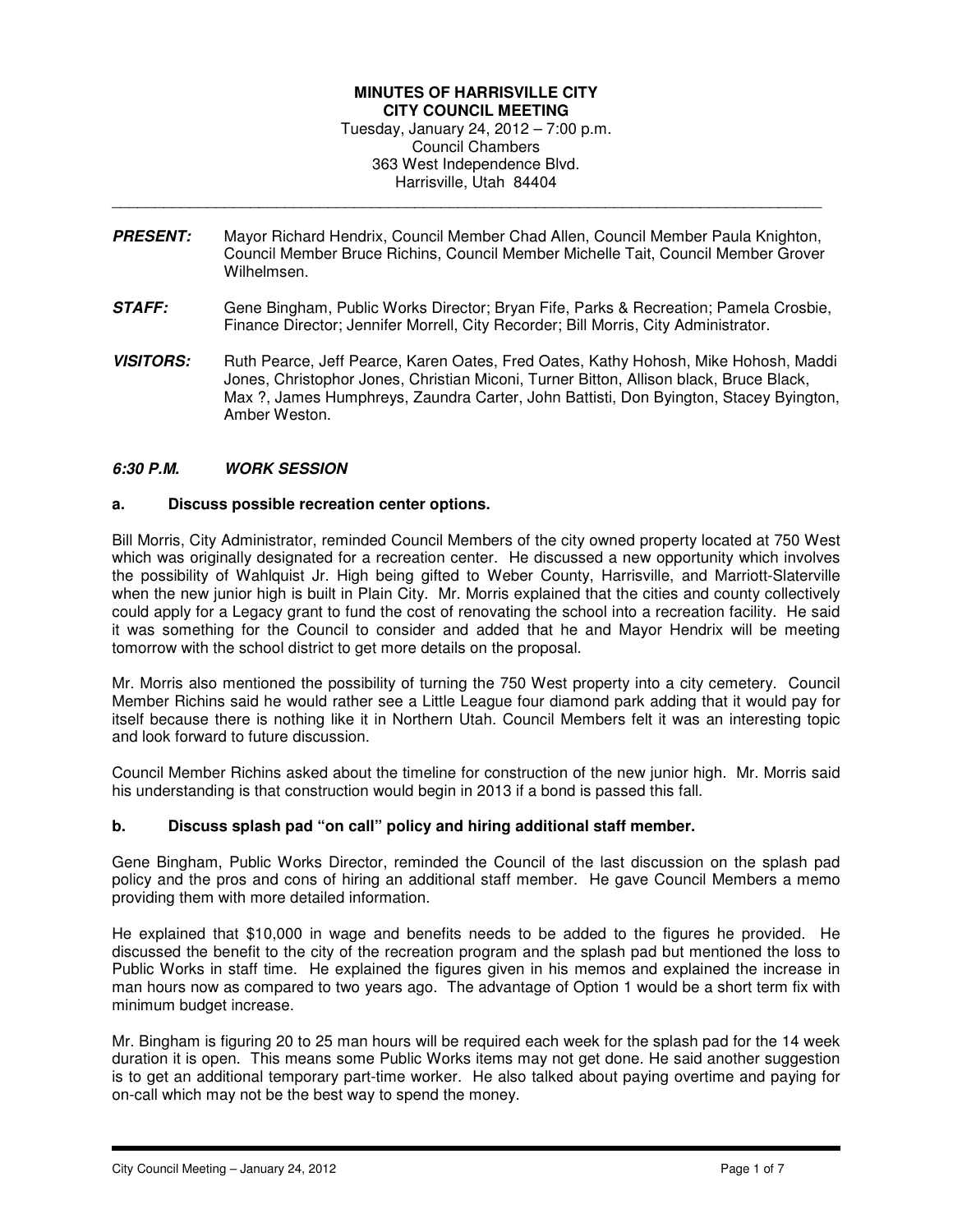Mr. Bingham suggested that hiring another employee would lessen the loss of man hours and help them stay on top of their work. He suggested there might be some cost savings by doing the janitorial services for the park and Public Works facility in house. He also explained his calculations for forecasting the potential overtime and on-call hours. Mr. Bingham reiterated that if they did not hire a temporary employee for the summer and cleaned the restrooms in house it would help pay for a new employee.

Council Member Knighton asked if he had figured in benefits as well as salary. Mr. Bingham said he included that in his figures but an additional \$10,000 should be added for benefits he was not aware of.

Mr. Bingham cautioned the Council that Option 2 comes down to money saved vs. level of service maintained and said he does not want to see a big drop in the level of service. He explained that he has tried to be creative as the work has increased but available money has not. He also added that Option 3, to hire a temporary employee, is not a highly rated option. He said as far as advantages and disadvantages, Option 2 has the most advantages of the three options.

Council Member Allen asked about the overtime rate vs. the on-call rate. Mr. Bingham said they have figured the splash pad will require five hours a week of overtime. Mayor Hendrix added that the on-call wage would be a straight wage. Mr. Bingham explained the difference between a regular work week and a holiday week which would require additional hours overtime.

Council Member Wilhelmsen asked about the difference in what was paid for recreation before bringing Bryan Fife on to do that job and what is paid now. He also asked how much of Bryan's time for recreation responsibilities has been taken away from Public Works time. He acknowledged that Public Works and Parks and Recreation have worked hard to stretch their budget and make things work and he feels that it might be time to increase what is spent.

Mr. Bingham said the park is a valuable asset and amenity to the city and they want to keep it that way.

## **7:00 P.M. CITY COUNCIL MEETING**

- **1.** Mayor Richard Hendrix called the meeting to order and welcomed all visitors.
- **2.** Chad Allen led the Pledge of Allegiance and Mayor Hendrix recognized the work of outgoing Planning Commission Members Kathleen Hohosh and Paula Knighton. He also recognized the work and efforts of Karen Oates who was the Senior Citizen Coordinator for many years. He thanked all of them for their service to the city and to the community.

## **3. CONSENT ITEMS**

#### **a. Approve the minutes of January 10, 2012 as presented.**

No comments.

**MOTION: Council Member Knighton motioned to approve the minutes of January 10, 2012 as presented. Council Member Tait seconded the motion. All Council Members voted aye. Motion passed.** 

#### **b. Discussion and/or possible action to approve Resolution 2012-01, Law Enforcement Honored.**

Mayor Hendrix talked about the officers of the Weber-Morgan Narcotics Strike Force who were involved in a fatal shooting on January 4th, 2012. He said this resolution honors them and the sacrifice they made. Council Member Tait said she is pleased to see this and thinks it is wonderful.

**MOTION: Council Member Allen motioned to approve Resolution 2012-01, Law Enforcement Honored. Council Member Wilhelmsen seconded the motion.** 

### **A roll call vote was taken.**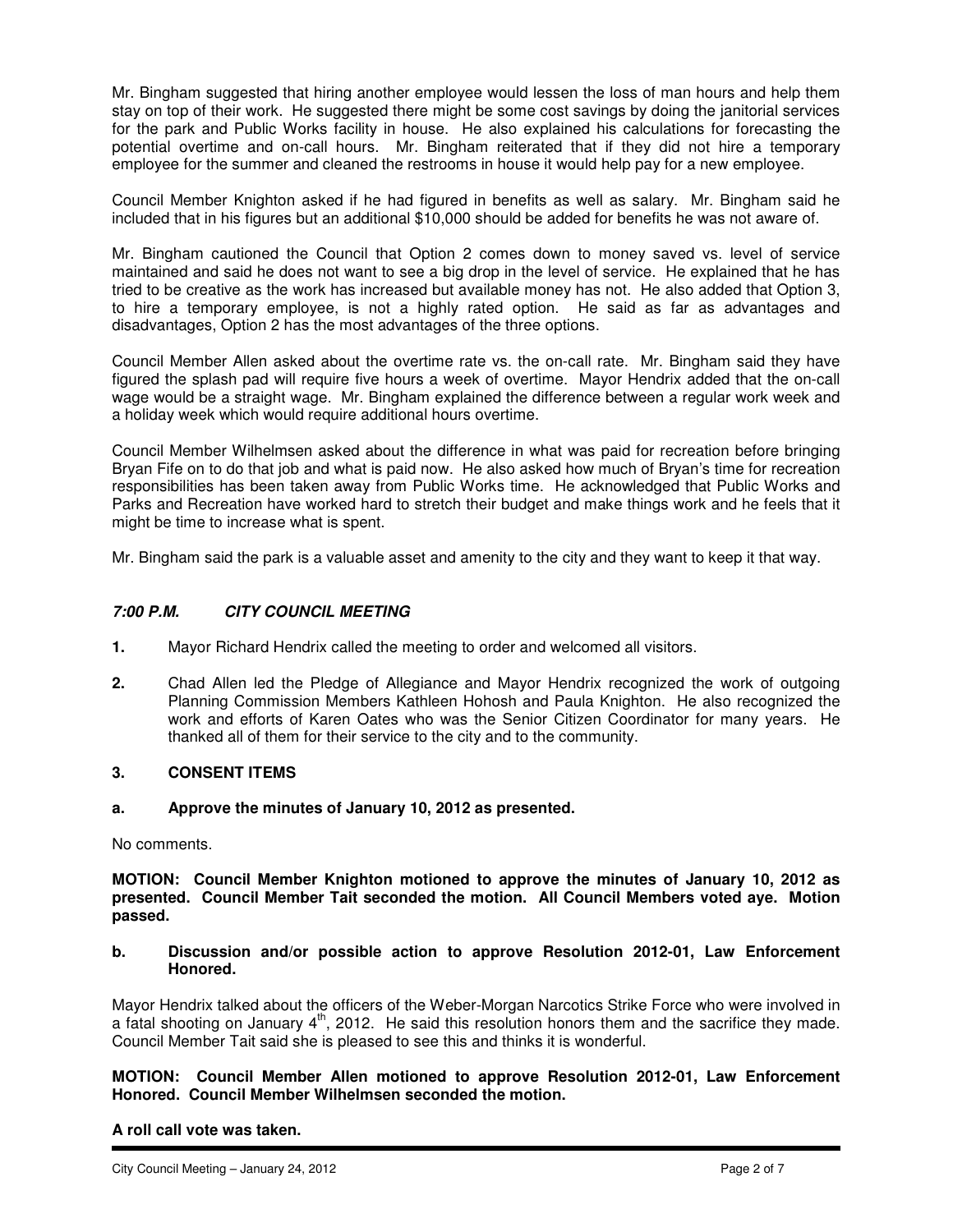**Council Member Allen Yes Council Member Knighton Yes Council Member Richins Yes Council Member Tait Council Member Wilhelmsen Yes** 

### **The motion passed 5-0.**

Mayor Hendrix expressed his appreciation for the officers in Harrisville and the risks they face each day in keeping the city safe.

# **4. BUSINESS ITEMS**

#### **a. Discussion and/or possible action to approve Ordinance No. 448, Employment and Housing Non-Discrimination.**

Pamela Crosbie, Finance Director, read the staff report given to Council Members. Council Member Tait referred to the statement in the staff report that indicated Equality Utah would assist with enforcement and training and asked what type of training they would offer. Bill Morris said it would be the sensitivity training required if there was a complaint.

Council Member Knighton asked why the city needs this ordinance. Mr. Morris explained that it would cover those types of discrimination not covered by state law. Council Member Knighton asked why the state is not covering this type of discrimination. Mr. Morris said they are making efforts towards this type of legislation but sometimes the cities have to take the lead in these types of things. He added that if the state passes something then our ordinance would become mute.

Bill Morris explained that he and Ms. Crosbie will handle this together. Mayor Hendrix said if a complaint came to the city then a fine could be imposed to offset the costs of mediating the complaint. Mayor Hendrix said it is a well worded ordinance.

#### **MOTION: Council Member Richins motioned to approve Ordinance No. 448, Employment and Housing Non-Discrimination. Council Member Tait seconded the motion.**

**A roll call vote was taken.** 

| <b>Council Member Allen</b>      | Yes        |
|----------------------------------|------------|
| <b>Council Member Knighton</b>   | <b>Yes</b> |
| <b>Council Member Richins</b>    | Yes        |
| <b>Council Member Tait</b>       | Yes        |
| <b>Council Member Wilhelmsen</b> | Yes        |

**The motion passed 5-0.** 

#### **b. Discussion and/or possible action to approve Ordinance No. 449, Alcoholic Beverage Control.**

Pamela Crosbie said this ordinance will bring the city in line with state changes and is much easier to read and understand than the previous ordinance on alcoholic beverage control. She said the main change is there are now six classes and the rate will go from \$200 to \$300. This will take effect in 2013 as most licenses have already been renewed. She emphasized this is just for a beer license and said a separate liquor license will need to be maintained where appropriate.

Council Member Richins asked how many licenses the city has. Ms. Crosbie said there are currently 10 alcohol licenses. Council Member Allen asked who will enforce alcohol not being sold from 1:00 a.m. to 6:00 a.m. Mr. Morris said the Police Department will enforce this and Ms. Crosbie said she will deliver the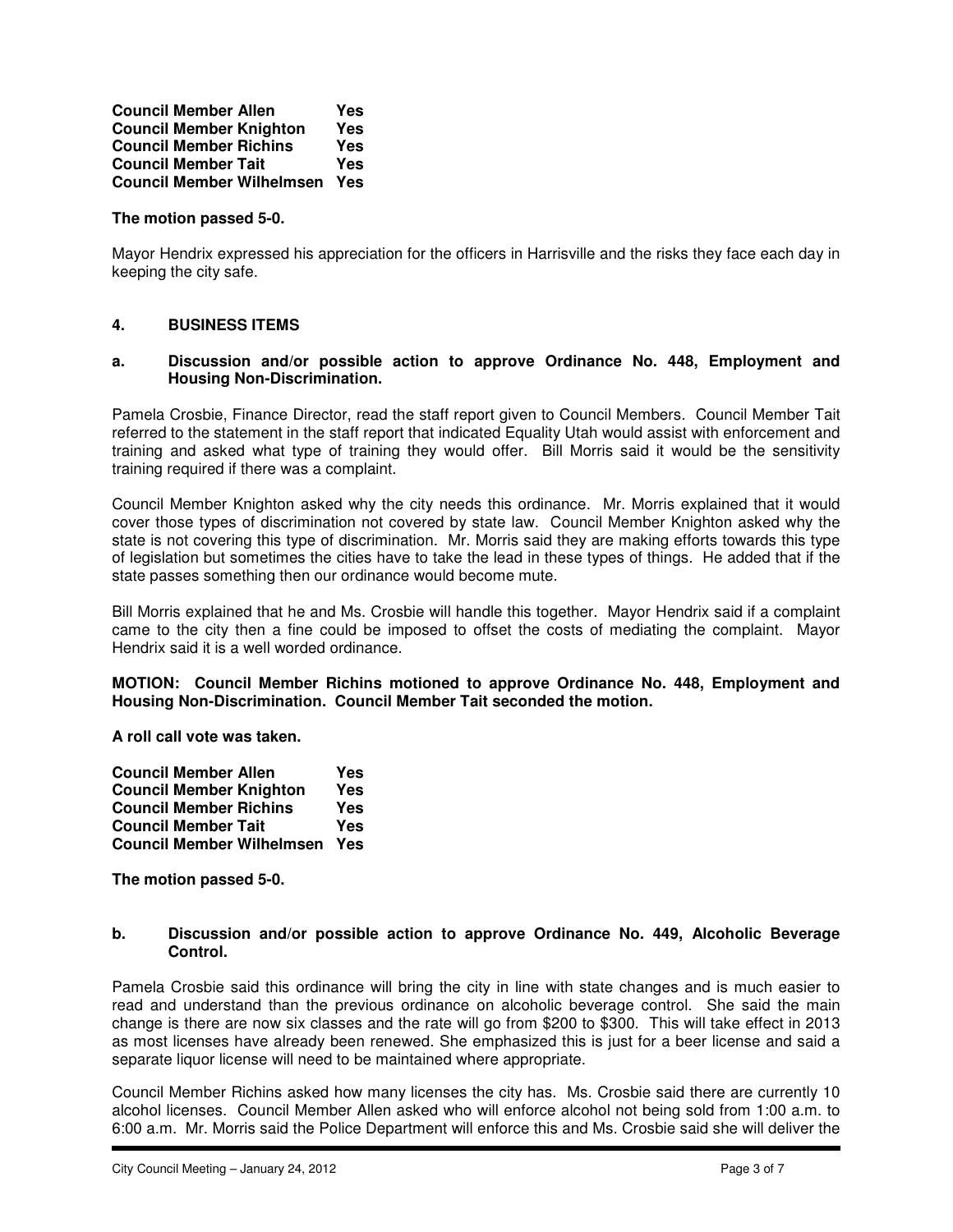ordinance to the businesses that sell beer, adding that most of the establishments are closed during those hours.

Mayor Hendrix said Wal-Mart is the only business with a beer license that is open 24 hours a day. Ms. Crosbie said she will make sure Chief Jackson is aware or the ordinance. Mr. Morris said the legislature is amending the state statute on alcoholic beverage control this year so this ordinance may need to be reviewed in May, adding that they wanted to have something in place now if Boccia's reopens and wants a beer license. Mr. Morris said that Ms. Crosbie would be the licensing authority for this.

### **MOTION: Council Member Wilhelmsen motioned to approve Ordinance No. 449, Alcoholic Beverage Control. Council Member Allen seconded the motion.**

**A roll call vote was taken.** 

| <b>Council Member Allen</b>      | Yes        |
|----------------------------------|------------|
| <b>Council Member Knighton</b>   | <b>Yes</b> |
| <b>Council Member Richins</b>    | Yes        |
| <b>Council Member Tait</b>       | Yes        |
| <b>Council Member Wilhelmsen</b> | Yes        |

**The motion passed 5-0.** 

#### **c. Discussion and/or possible action to approve Ordinance No. 450, 7-Eleven Amendment to the Zoning Map.**

Bill Morris said the Planning Commission approved this ordinance which will rezone two parcels from RE-15 residential to CP-2 commercial to facilitate the proposed 7-Eleven. Mayor Hendrix explained that the parcels are located at the corner of Hwy 89/North Harrisville Road and North Street.

Mr. Morris said both houses would be demolished and the parcels combined into one. He mentioned that North Street is owned by Ogden City and there is concern from some of the neighbors about the traffic on North Street. He said Ogden City has discussed widening the road but would like Harrisville to contribute \$50,000. He also added that the Planning Commission included a recommendation, when they approved this ordinance, that the road widening project takes place.

Mr. Morris suggested that the Larson Lane widening be delayed and those funds contributed to the widening of North Street. He also mentioned that Ogden City may want to consider moving the border to the center of the road rather than the current boundary north of the road. He said this ordinance will effectuate the zoning change from residential to commercial but will revert back if the development does not go forward.

Council Member Allen conveyed the concerns of residents who attended the Planning Commission, that the street was a hazard and needed to be widened. They have experienced a higher volume of pedestrian and auto traffic from the liquor store and the Deseret Industries and anticipate more from the proposed 7-Eleven. Mayor Hendrix said the Planning Commission was not aware of the Ogden City plans to widen the street so that was not conveyed to residents at the meeting. Council Members agreed the street is a hazard and Council Member Tait asked if widening the road and putting in sidewalks would alleviate the residents concern. Council Member Allen said they are concerned that it is being developed altogether.

Mr. Morris said UDOT may require medians be put in at the stop light. Council Members expressed frustration with this as medians seem to be a hazard when they are put in. Mr. Morris explained that UDOT puts them in because they are a requirement in the federal manual for traffic standards. Council Member Tait asked if UDOT would implement that before the 7-Eleven comes in. Mr. Morris said UDOT will probably make 7-Eleven pay for them as a condition of getting access onto the road.

Council Member Allen talked about the problems of dividing a roads jurisdiction as far as police support is concerned and suggests that one city or the other takes over jurisdiction for the whole road. Council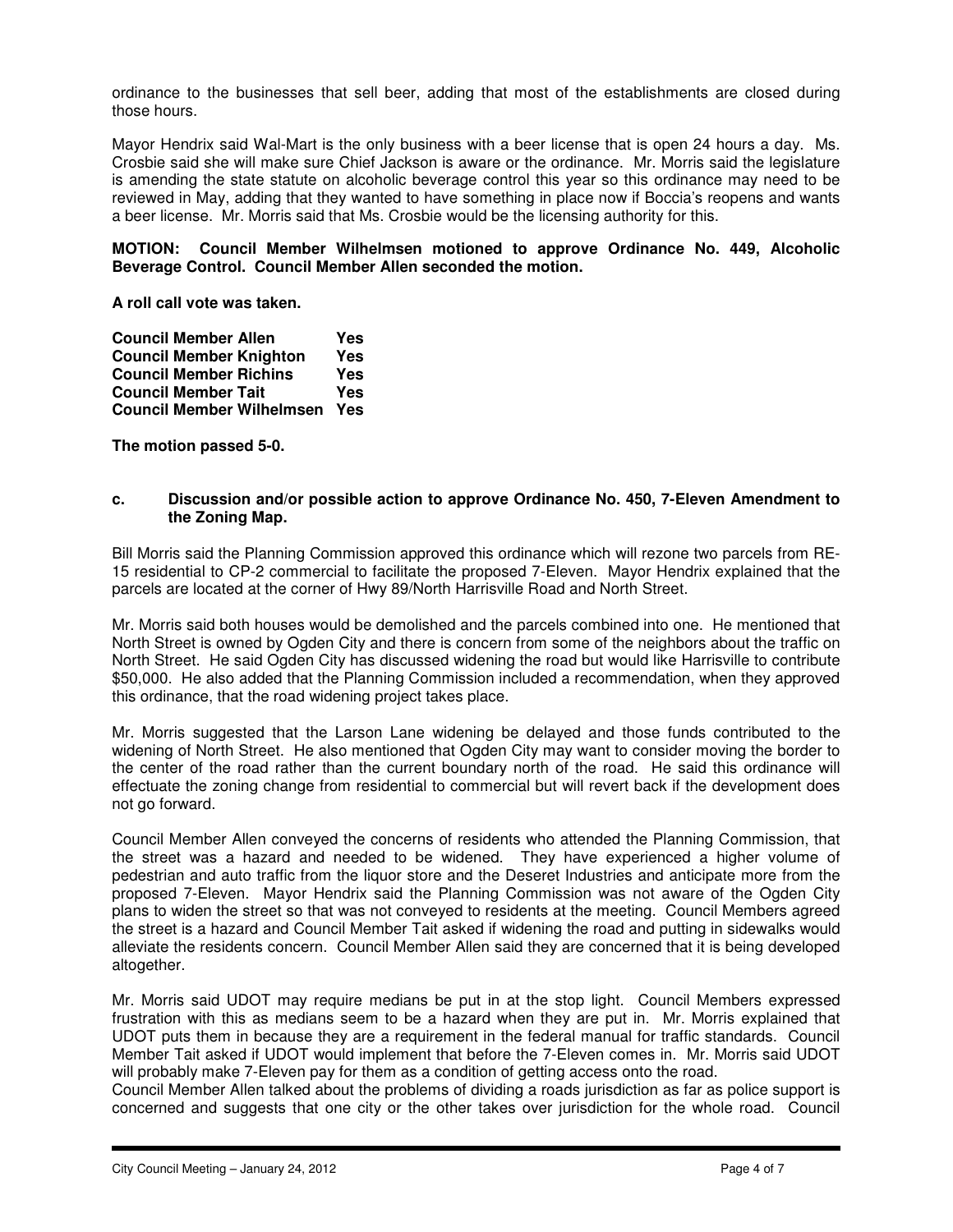Member Richins asked about the two homes involved and if the homes are occupied. Mr. Morris said one home is occupied and one home is vacant.

Council Member Wilhelmsen expressed concerns about passing the ordinance and the impact it will have on residents. Mr. Morris indicated that the Council will likely have to pass it because it is consistent with the General Plan but said the Council could table it until they get more information on the potential road widening from Ogden City. Mr. Morris explained that this is only approving the zoning change and the Planning Commission will still need to approve the site plan. He talked about all of the items that are included in a site plan approval. He also mentioned that the frontages of all the lots are in Ogden City and said a boundary line adjustment will need to be done.

Mr. Morris reiterated that the Council is only approving the zoning tonight and not the change of boundaries or the road alignment or the site plan. He said that would all be addressed in the site plan approval process. Council Member Wilhelmsen asked what would change if this was tabled. Mr. Morris said nothing would change if it were tabled.

#### **MOTION: Council Member Allen motioned to approve Ordinance No. 450, 7-Eleven Amendment to the Zoning Map. Council Member Richins seconded the motion.**

**A roll call vote was taken.** 

| <b>Council Member Allen</b>      | Yes |
|----------------------------------|-----|
| <b>Council Member Knighton</b>   | Yes |
| <b>Council Member Richins</b>    | Yes |
| <b>Council Member Tait</b>       | Yes |
| <b>Council Member Wilhelmsen</b> | No  |

**The motion passed 4-1.** 

#### **d. Discussion and/or possible action to approve Ordinance No. 451, Repeal Ordinance No. 342.**

Mr. Morris said Ordinance No. 342 was being repealed because the city no longer needs to impose an impact fee for North View Fire District. They have gone through the process to allow them to collect impact fees on their own behalf. Council Member Wilhelmsen said the progress has been great and things are moving forward.

**MOTION: Council Member Tait motioned to approve Ordinance No. 451, Repeal Ordinance No. 342. Council Member Wilhelmsen seconded the motion.** 

**A roll call vote was taken.** 

| <b>Council Member Allen</b>      | Yes |
|----------------------------------|-----|
| <b>Council Member Knighton</b>   | Yes |
| <b>Council Member Richins</b>    | Yes |
| <b>Council Member Tait</b>       | Yes |
| <b>Council Member Wilhelmsen</b> | Yes |

**The motion passed 5-0.** 

### **e. Discussion and/or possible action to designate the 2012 Mayor Pro Tem.**

Mayor Hendrix thanked Council Member Wilhelmsen for serving for the last year and a half as the mayor pro tem and recommends that Council Member Richins serve for 2012.

**MOTION: Council Member Tait motioned to approve the Mayor's recommendation. Council Member Wilhelmsen seconded the motion. All Council Members voted aye. Motion passed.**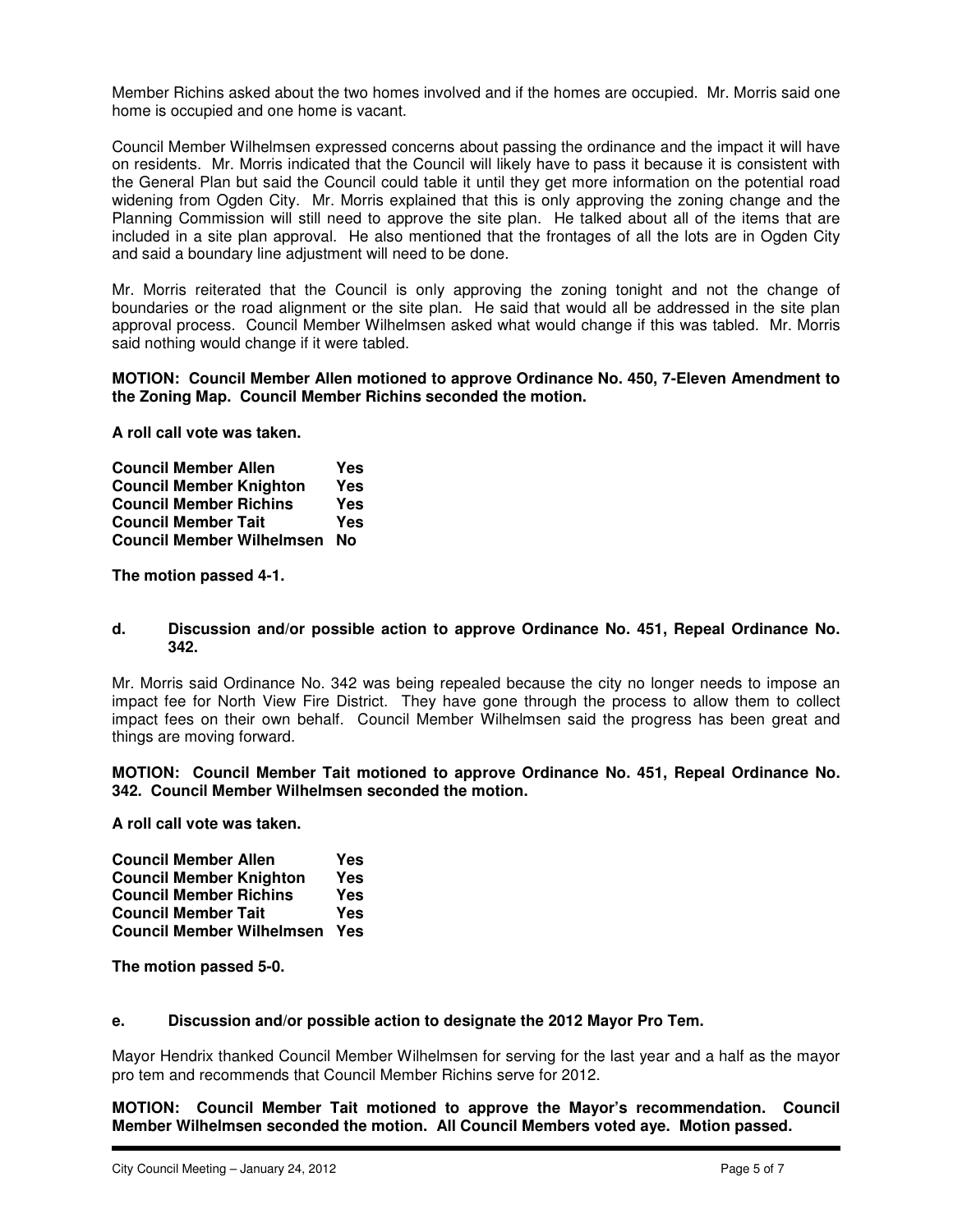## **5. PUBLIC COMMENTS**

Ruth Pearce, 295 E. 1150 N., commented on the splash pad. She suggested getting an intern from the college if a new employee is not hired.

Turner Bitton, Ogden City, thanked the Council Members for passing the non-discrimination ordinance and the maturity with which they passed it.

Sandra Carter, 448 N. Harrisville Road, lives on the North East corner across from 7-Eleven and asked the Council not to let things get out of control like Wal-Mart. She suggested some type of fencing to control the foot traffic. She said they have people cutting through their property. Also, she has experienced problems with dispatch in reporting accidents as far as police jurisdiction.

Allison Black, Pleasant View City, thanked the Council for passing the non-discrimination ordinance. She has two gay sons and is the founder of Ogden PFLAG. She discussed how Utah has the highest teen suicide rate in the nation. She talked about the importance of this ordinance and how it will impact individuals in a positive way stating that these kids need to know they are equal to others.

Kathy Hohosh, 1149 N. 100 E., expressed her gratitude for serving on the Planning Commission for the last 10 years. She said she is thankful for the city's patience when she was missing meetings. She discussed some of the challenges in her life and said she will enjoy the break.

## **6. MAYOR/COUNCIL FOLLOW UP**

Mayor Hendrix said the retreat will now be on January 31<sup>st</sup> at 6:00 p.m. at the cabin. This will include the annual training as well as discussion on Heritage Days.

Mayor Hendrix mentioned the discussion from the last meeting regarding the Larsen Lane widening and restriping. He said UDOT was originally willing to fund the moving of traffic lights but has now asked the city to include some of the costs in the grant application. This may end up costing the city more money than was anticipated. Mayor Hendrix is concerned because Larsen Lane is used primarily by other cities. He would like to take the money that would have been spent on Larsen Lane and put it into North Street.

Council Member Tait asked if we would still apply for the grant. Bill Morris said that will be decided after May when the Legislature decides if they will fund the grant. Council Member Richins asked for clarifications on UDOT's change. Mayor Hendrix said UDOT is still willing to participate but they want some additional things done by the city including moving a traffic light which would be included in the grant application. The additional items UDOT is requesting could cost the city \$20,000 to \$60,000 more. Council Member Richins asked if the restriping was still going to be done. Mayor Hendrix said that might be put on hold and added that Gene Bingham would come to a future Council meeting and discuss what will happen next with Larsen Lane.

Council Member Richins reminded everyone of the upcoming "Meet the Legislature Day" taking place tomorrow and said 10 Youth City Council members are going. Council Member Tait talked about combining Heritage Days with the grand opening of the splash pad and putting the Heritage Days money into hiring a new employee for the splash pad.

## **7. ADJOURN**

Mayor Hendrix moved to adjourn at 8:10 p.m.

The content of the minutes is not intended, nor are they submitted, as a verbatim transcription of the meeting. These minutes are a brief overview of what occurred at the meeting.